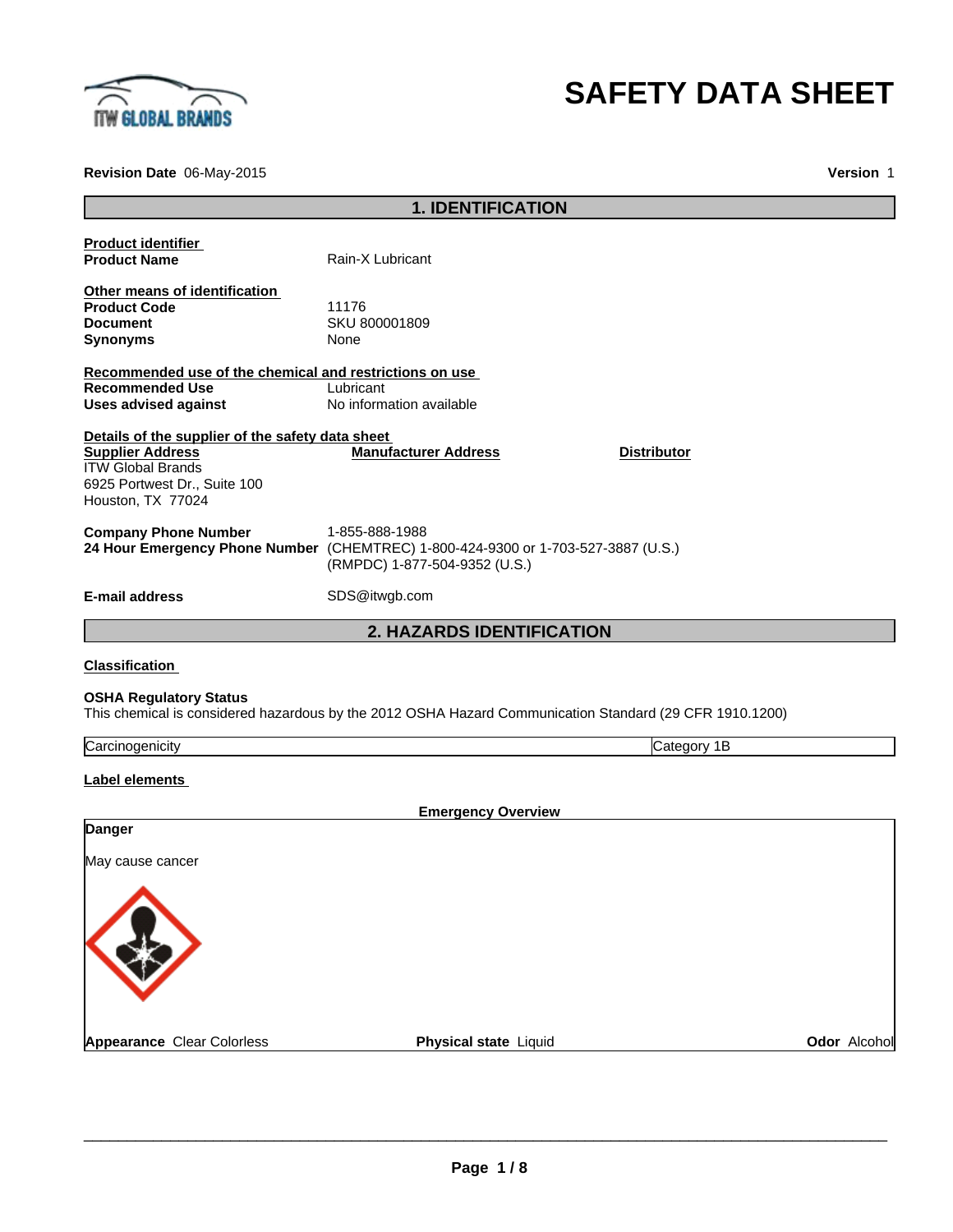### **Precautionary Statements - Prevention**

Obtain special instructions before use Do not handle until all safety precautions have been read and understood Use personal protective equipment as required Avoid contact with eyes and respiratory system

#### **Precautionary Statements - Response**

IF exposed or concerned: Get medical advice/attention

# **Precautionary Statements - Storage**

Store locked up Store in a well-ventilated place. Keep container tightly closed Keep out of reach of children

**Precautionary Statements - Disposal** Dispose of contents/container to an approved waste disposal plant

#### **Hazards not otherwise classified (HNOC)**  Not applicable

# **Other Information**

Causes mild skin irritation.

# **3. COMPOSITION/INFORMATION ON INGREDIENTS**

 $\overline{\phantom{a}}$  ,  $\overline{\phantom{a}}$  ,  $\overline{\phantom{a}}$  ,  $\overline{\phantom{a}}$  ,  $\overline{\phantom{a}}$  ,  $\overline{\phantom{a}}$  ,  $\overline{\phantom{a}}$  ,  $\overline{\phantom{a}}$  ,  $\overline{\phantom{a}}$  ,  $\overline{\phantom{a}}$  ,  $\overline{\phantom{a}}$  ,  $\overline{\phantom{a}}$  ,  $\overline{\phantom{a}}$  ,  $\overline{\phantom{a}}$  ,  $\overline{\phantom{a}}$  ,  $\overline{\phantom{a}}$ 

#### **substance(s)**

| <b>Chemical Name</b>     | <b>CAS No</b> | <b>Weight-%</b> | <b>Trade Secret</b> |
|--------------------------|---------------|-----------------|---------------------|
| <b>WATER</b>             | 7732-18-5     | $60 - 100$      |                     |
| <b>ISOPROPYL ALCOHOL</b> | 67-63-0       | - 5             |                     |
| 2-BUTOXYETHANOL          | 111-76-2      | - 5             |                     |

\*The exact percentage (concentration) of composition has been withheld as a trade secret.

# **4. FIRST AID MEASURES**

#### **Description of first aid measures**

| <b>General advice</b>                                       | Get medical advice/attention if you feel unwell.                                                                                                                                                 |
|-------------------------------------------------------------|--------------------------------------------------------------------------------------------------------------------------------------------------------------------------------------------------|
| Eye contact                                                 | IF IN EYES: Rinse cautiously with water for several minutes. Remove contact lenses, if<br>present and easy to do. Continue rinsing. If eye irritation persists: Get medical<br>advice/attention. |
| <b>Skin contact</b>                                         | IF ON SKIN:. Wash skin with soap and water. If skin irritation persists, call a physician.<br>Wash contaminated clothing before reuse.                                                           |
| <b>Inhalation</b>                                           | IF INHALED: Remove victim to fresh air and keep at rest in a position comfortable for<br>breathing. If symptoms persist, call a physician.                                                       |
| <b>Ingestion</b>                                            | IF SWALLOWED:. Do NOT induce vomiting. Never give anything by mouth to an<br>unconscious person. Call a physician.                                                                               |
| Self-protection of the first aider                          | Use personal protective equipment as required. Avoid contact with skin, eyes or clothing.                                                                                                        |
| Most important symptoms and effects, both acute and delayed |                                                                                                                                                                                                  |
| <b>Symptoms</b>                                             | See section 2 for more information.                                                                                                                                                              |
|                                                             | Indication of any immediate medical attention and special treatment needed                                                                                                                       |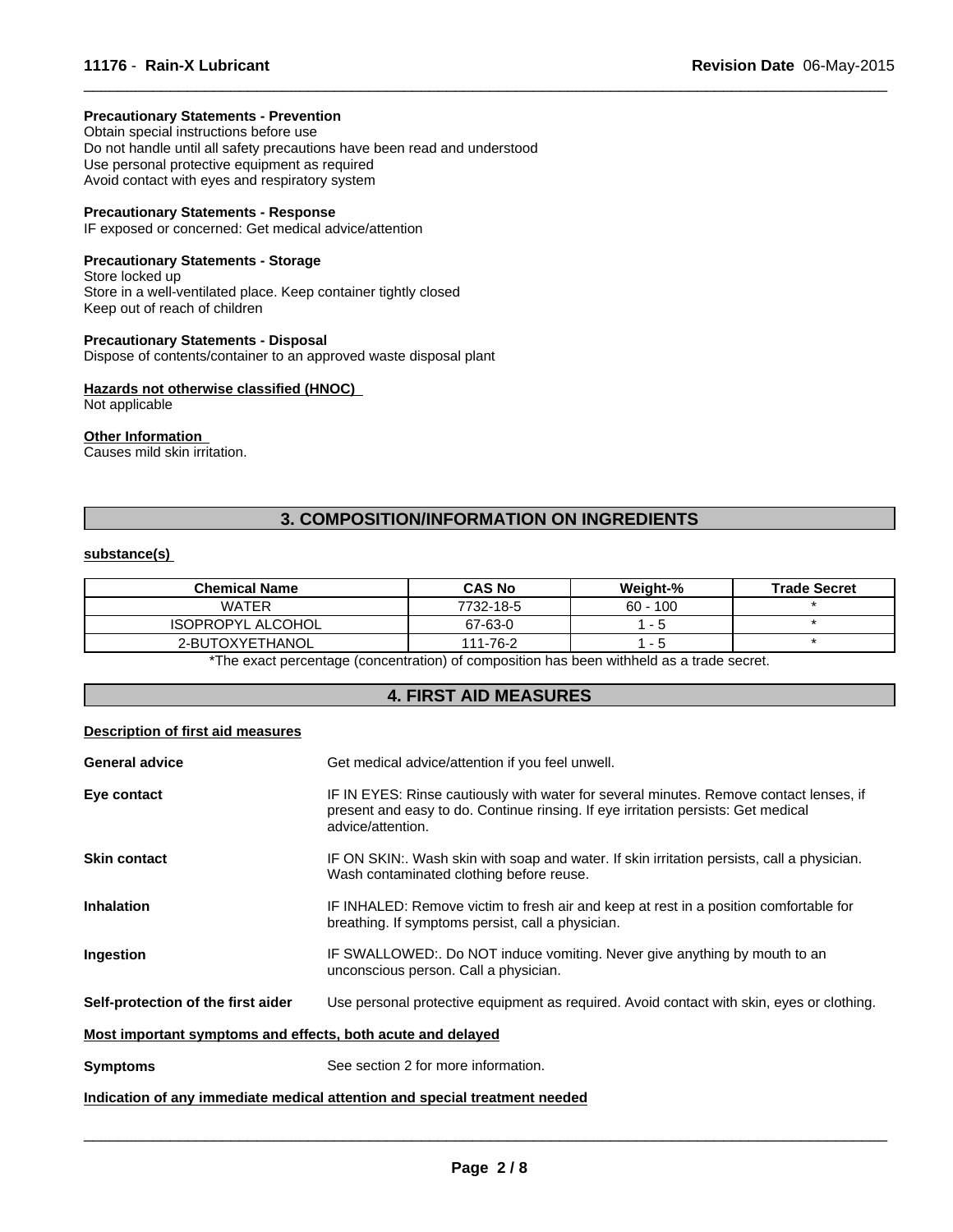**Note to physicians** Treat symptomatically.

# **5. FIRE-FIGHTING MEASURES**

 $\overline{\phantom{a}}$  ,  $\overline{\phantom{a}}$  ,  $\overline{\phantom{a}}$  ,  $\overline{\phantom{a}}$  ,  $\overline{\phantom{a}}$  ,  $\overline{\phantom{a}}$  ,  $\overline{\phantom{a}}$  ,  $\overline{\phantom{a}}$  ,  $\overline{\phantom{a}}$  ,  $\overline{\phantom{a}}$  ,  $\overline{\phantom{a}}$  ,  $\overline{\phantom{a}}$  ,  $\overline{\phantom{a}}$  ,  $\overline{\phantom{a}}$  ,  $\overline{\phantom{a}}$  ,  $\overline{\phantom{a}}$ 

# **Suitable extinguishing media**

Dry chemical, CO2, sand, earth, water spray or regular foam

#### **Unsuitable extinguishing media** None.

# **Specific hazards arising from the chemical**

Will not burn or support combustion.

# **Explosion data**

**Sensitivity to Mechanical Impact None.**<br>**Sensitivity to Static Discharge Mone. Sensitivity to Static Discharge** 

### **Protective equipment and precautions for firefighters**

As in any fire, wear self-contained breathing apparatus pressure-demand, MSHA/NIOSH (approved or equivalent) and full protective gear.

|                                                              | <b>6. ACCIDENTAL RELEASE MEASURES</b>                                                                                                          |
|--------------------------------------------------------------|------------------------------------------------------------------------------------------------------------------------------------------------|
|                                                              | Personal precautions, protective equipment and emergency procedures                                                                            |
| <b>Personal precautions</b>                                  | Ensure adequate ventilation, especially in confined areas. Avoid contact with eyes and skin.<br>Use personal protective equipment as required. |
| <b>Environmental precautions</b>                             |                                                                                                                                                |
| <b>Environmental precautions</b>                             | Do not flush into surface water or sanitary sewer system. See Section 12 for additional<br>ecological information.                             |
| Methods and material for containment and cleaning up         |                                                                                                                                                |
| <b>Methods for containment</b>                               | Prevent further leakage or spillage if safe to do so.                                                                                          |
| Methods for cleaning up                                      | Ensure adequate ventilation. Soak up with inert absorbent material. Sweep up and shovel<br>into suitable containers for disposal.              |
| Prevention of secondary hazards                              | Clean contaminated objects and areas thoroughly observing environmental regulations.                                                           |
|                                                              | 7. HANDLING AND STORAGE                                                                                                                        |
| <b>Precautions for safe handling</b>                         |                                                                                                                                                |
| Advice on safe handling                                      | Avoid contact with skin and eyes. Handle in accordance with good industrial hygiene and<br>safety practice. Wash thoroughly after handling.    |
| Conditions for safe storage, including any incompatibilities |                                                                                                                                                |
| <b>Storage Conditions</b>                                    | Keep containers tightly closed in a cool, well-ventilated place. Keep out of the reach of<br>children.                                         |
| Incompatible materials                                       | None known                                                                                                                                     |
|                                                              |                                                                                                                                                |

**Exposure Guidelines**<br>
Chemical Name **Reserves Containers Chemical Name ACGIH TLV OSHA PEL NIOSH IDLH**  $\overline{\phantom{a}}$  , and the state of the state of the state of the state of the state of the state of the state of the state of the state of the state of the state of the state of the state of the state of the state of the stat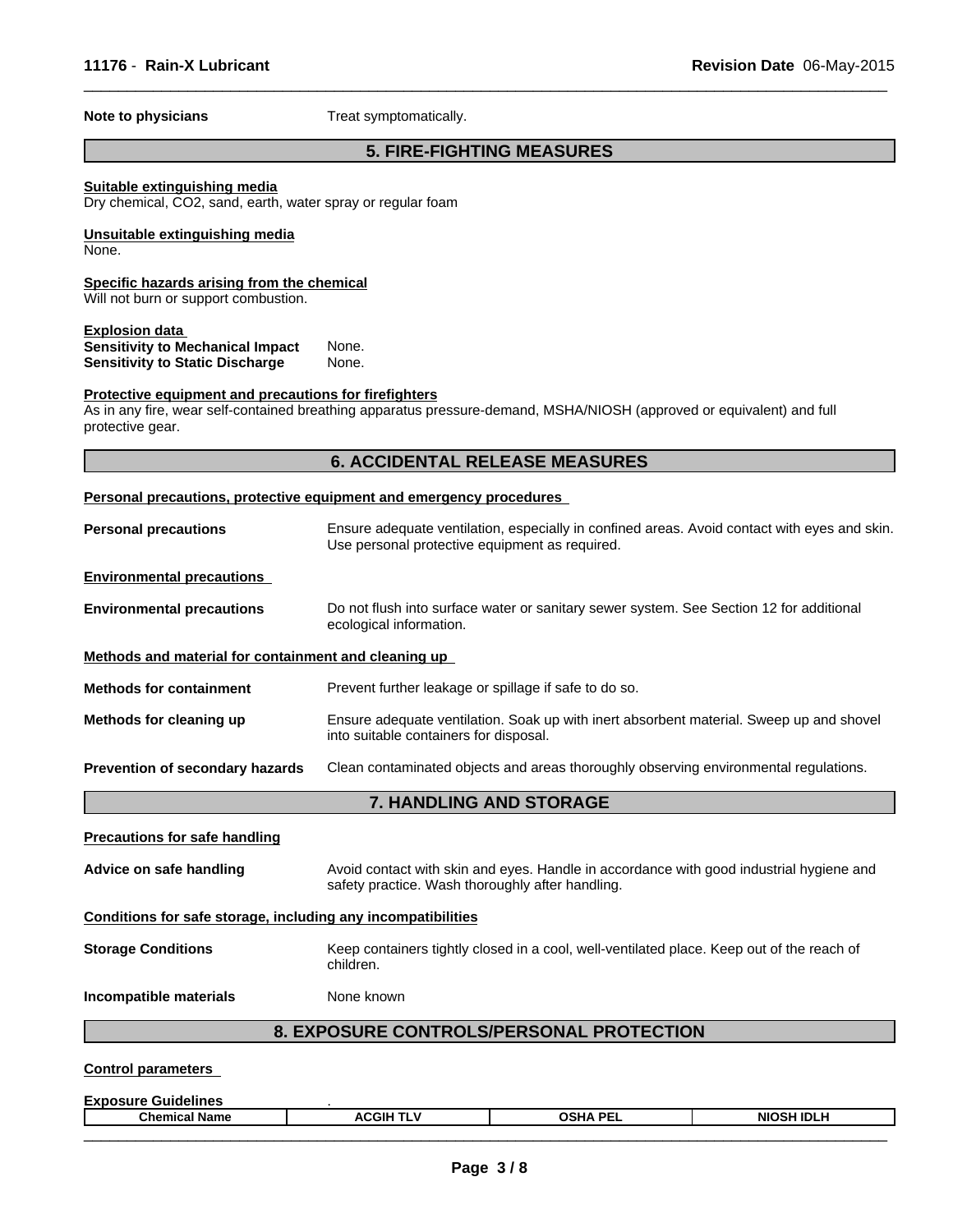| <b>ISOPROPYL ALCOHOL</b><br>67-63-0 | STEL: 400 ppm<br>TWA: 200 ppm | TWA: 400 ppm<br>TWA: $980 \text{ mg/m}^3$                                                                                  | <b>IDLH: 2000 ppm</b><br>TWA: 400 ppm                                       |
|-------------------------------------|-------------------------------|----------------------------------------------------------------------------------------------------------------------------|-----------------------------------------------------------------------------|
|                                     |                               | (vacated) TWA: 400 ppm<br>(vacated) TWA: 980 mg/m <sup>3</sup><br>(vacated) STEL: 500 ppm<br>(vacated) STEL: 1225 mg/m $3$ | TWA: 980 mg/m <sup>3</sup><br>STEL: 500 ppm<br>STEL: 1225 mg/m <sup>3</sup> |
| 2-BUTOXYETHANOL<br>111-76-2         | TWA: 20 ppm                   | TWA: 50 ppm<br>TWA: 240 mg/m $3$<br>(vacated) TWA: 25 ppm<br>(vacated) TWA: $120 \text{ mg/m}^3$<br>(vacated) S*           | IDLH: 700 ppm<br>TWA: 5 ppm<br>TWA: $24 \text{ mg/m}^3$                     |

 $\overline{\phantom{a}}$  ,  $\overline{\phantom{a}}$  ,  $\overline{\phantom{a}}$  ,  $\overline{\phantom{a}}$  ,  $\overline{\phantom{a}}$  ,  $\overline{\phantom{a}}$  ,  $\overline{\phantom{a}}$  ,  $\overline{\phantom{a}}$  ,  $\overline{\phantom{a}}$  ,  $\overline{\phantom{a}}$  ,  $\overline{\phantom{a}}$  ,  $\overline{\phantom{a}}$  ,  $\overline{\phantom{a}}$  ,  $\overline{\phantom{a}}$  ,  $\overline{\phantom{a}}$  ,  $\overline{\phantom{a}}$ 

*NIOSH IDLH Immediately Dangerous to Life or Health*

# **Appropriate engineering controls**

| <b>Engineering Controls</b> | Showers             |  |
|-----------------------------|---------------------|--|
|                             | Eyewash stations    |  |
|                             | Ventilation systems |  |

# **Individual protection measures, such as personal protective equipment**

| <b>Eye/face protection</b>            | Wear safety glasses or goggles if splashing is likely to occur.                                                                                                |
|---------------------------------------|----------------------------------------------------------------------------------------------------------------------------------------------------------------|
| Skin and body protection              | Wear protective gloves and protective clothing.                                                                                                                |
| <b>Respiratory protection</b>         | None under normal use conditions. Ensure adequate ventilation, especially in confined<br>areas. In case of inadequate ventilation wear respiratory protection. |
| <b>General Hygiene Considerations</b> | Handle in accordance with good industrial hygiene and safety practice. Regular cleaning of<br>equipment, work area and clothing is recommended.                |

# **9. PHYSICAL AND CHEMICAL PROPERTIES**

# **Information on basic physical and chemical properties**

| <b>Physical state</b><br>Appearance<br>Odor<br><b>Odor threshold</b> | Liquid<br><b>Clear Colorless</b><br>Alcohol<br>No information available |                  |
|----------------------------------------------------------------------|-------------------------------------------------------------------------|------------------|
| <b>Property</b>                                                      | Values                                                                  | Remarks • Method |
| рH                                                                   | $3.0 - 4.0$                                                             |                  |
| Melting point / freezing point                                       | No information available                                                |                  |
| Boiling point / boiling range                                        | >82 °C / 181 °F                                                         |                  |
| <b>Flash point</b>                                                   | Not Applicable (Aqueous)                                                |                  |
| <b>Evaporation rate</b>                                              | No information available                                                |                  |
| Flammability (solid, gas)                                            | No information available                                                |                  |
| <b>Flammability Limit in Air</b>                                     |                                                                         |                  |
| <b>Upper flammability limit:</b>                                     | No information available                                                |                  |
| Lower flammability limit:                                            | No information available                                                |                  |
| Vapor pressure                                                       | No information available                                                |                  |
| Vapor density                                                        | No information available                                                |                  |
| <b>Relative density</b>                                              | 1.0 @ 25 °C                                                             |                  |
| <b>Water solubility</b>                                              | Soluble in water                                                        |                  |
| Solubility in other solvents                                         | No information available                                                |                  |
| <b>Partition coefficient</b>                                         | No information available                                                |                  |
| <b>Autoignition temperature</b>                                      | No information available                                                |                  |
| <b>Decomposition temperature</b>                                     | No information available                                                |                  |
| <b>Kinematic viscosity</b>                                           | No information available                                                |                  |
| <b>Dynamic viscosity</b>                                             | No information available                                                |                  |
| <b>Explosive properties</b>                                          | No information available                                                |                  |
| <b>Oxidizing properties</b>                                          | No information available                                                |                  |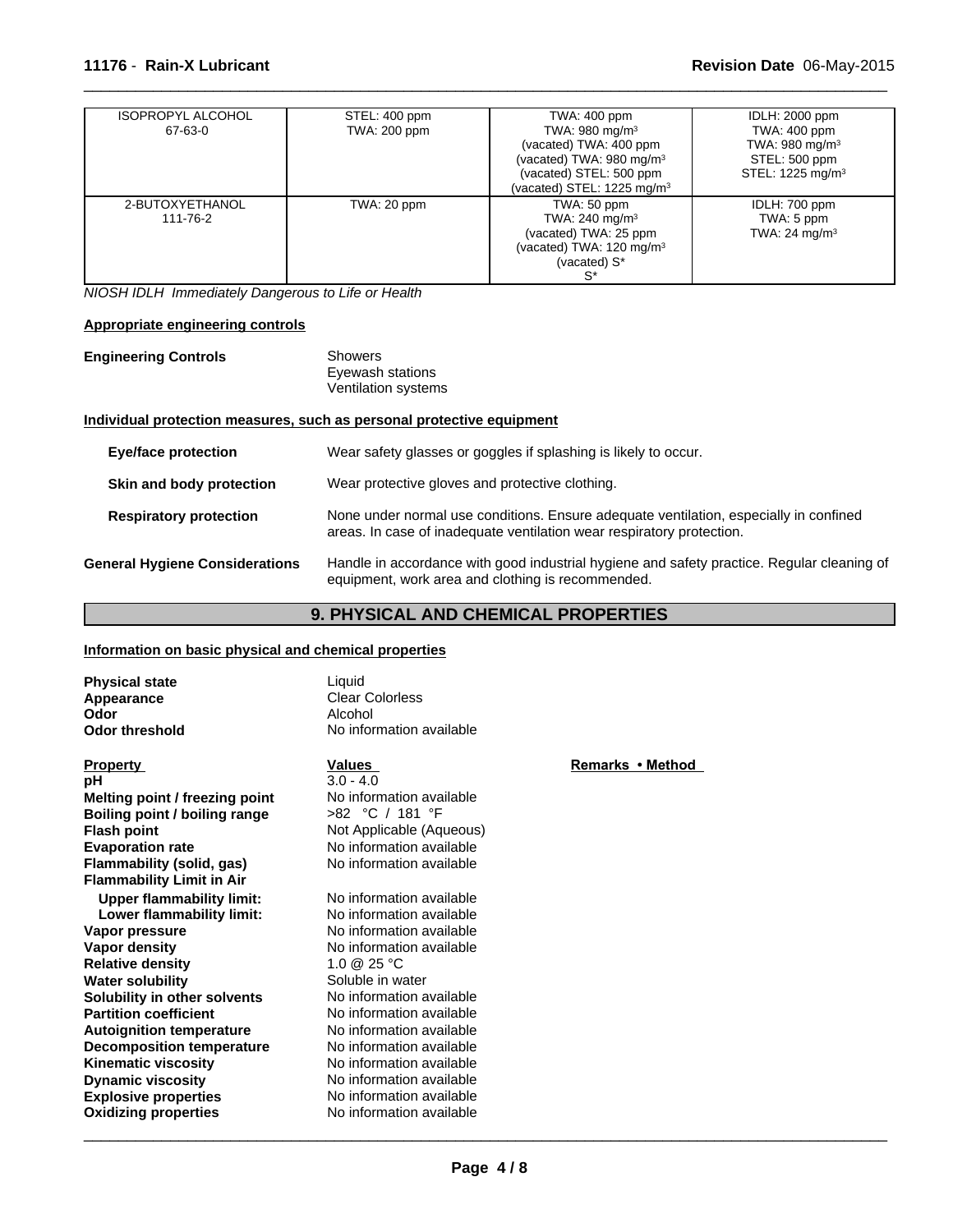# **Other Information**

| Softening point<br><b>Molecular weight</b> | No information available<br>No information available |  |
|--------------------------------------------|------------------------------------------------------|--|
| <b>VOC Content (%)</b>                     | 1. $\Omega$                                          |  |
| <b>Density</b>                             | No information available                             |  |
| <b>Bulk density</b>                        | No information available                             |  |

# **10. STABILITY AND REACTIVITY**

# **Reactivity**

Stable under normal use

#### **Chemical stability**

Stable under recommended storage conditions.

# **Possibility of Hazardous Reactions**

None under normal processing.

#### **Conditions to avoid**

Keep from freezing.

#### **Incompatible materials** None known

# **Hazardous Decomposition Products**

Carbon oxides

# **11. TOXICOLOGICAL INFORMATION**

 $\overline{\phantom{a}}$  ,  $\overline{\phantom{a}}$  ,  $\overline{\phantom{a}}$  ,  $\overline{\phantom{a}}$  ,  $\overline{\phantom{a}}$  ,  $\overline{\phantom{a}}$  ,  $\overline{\phantom{a}}$  ,  $\overline{\phantom{a}}$  ,  $\overline{\phantom{a}}$  ,  $\overline{\phantom{a}}$  ,  $\overline{\phantom{a}}$  ,  $\overline{\phantom{a}}$  ,  $\overline{\phantom{a}}$  ,  $\overline{\phantom{a}}$  ,  $\overline{\phantom{a}}$  ,  $\overline{\phantom{a}}$ 

#### **Information on likely routes of exposure**

| <b>Inhalation</b>   | May cause irritation of respiratory tract.                                         |
|---------------------|------------------------------------------------------------------------------------|
| Eye contact         | Contact with eyes may cause irritation. May cause redness and tearing of the eyes. |
| <b>Skin contact</b> | May cause skin irritation and/or dermatitis.                                       |
| Ingestion           | Ingestion may cause irritation to mucous membranes.                                |

| <b>Chemical Name</b>     | Oral LD50            | <b>Dermal LD50</b>      | <b>Inhalation LC50</b>                |
|--------------------------|----------------------|-------------------------|---------------------------------------|
| <b>WATER</b>             | $> 90$ mL/kg (Rat)   |                         |                                       |
| 17732-18-5               |                      |                         |                                       |
| <b>ISOPROPYL ALCOHOL</b> | $= 1870$ mg/kg (Rat) | $= 4059$ mg/kg (Rabbit) | $= 72600$ mg/m <sup>3</sup> (Rat) 4 h |
| 67-63-0                  |                      |                         |                                       |
| 2-BUTOXYETHANOL          | $= 470$ mg/kg (Rat)  | = 99 mg/kg (Rabbit)     | $= 450$ ppm (Rat) 4 h                 |
| 111-76-2                 |                      |                         |                                       |

### **Information on toxicological effects**

**Symptoms** No information available.

# **Delayed and immediate effects as well as chronic effects from short and long-term exposure**

| <b>Sensitization</b><br>Germ cell mutagenicity<br>Carcinogenicity | No information available.<br>No information available. |             | The table below indicates whether each agency has listed any ingredient as a carcinogen. |             |
|-------------------------------------------------------------------|--------------------------------------------------------|-------------|------------------------------------------------------------------------------------------|-------------|
| <b>Chemical Name</b>                                              | <b>ACGIH</b>                                           | <b>IARC</b> | <b>NTP</b>                                                                               | <b>OSHA</b> |
| <b>ISOPROPYL ALCOHOL</b><br>67-63-0                               |                                                        | Group 1     |                                                                                          |             |
| 2-BUTOXYETHANOL<br>111-76-2                                       | A3                                                     | Group 3     |                                                                                          |             |
|                                                                   |                                                        |             |                                                                                          |             |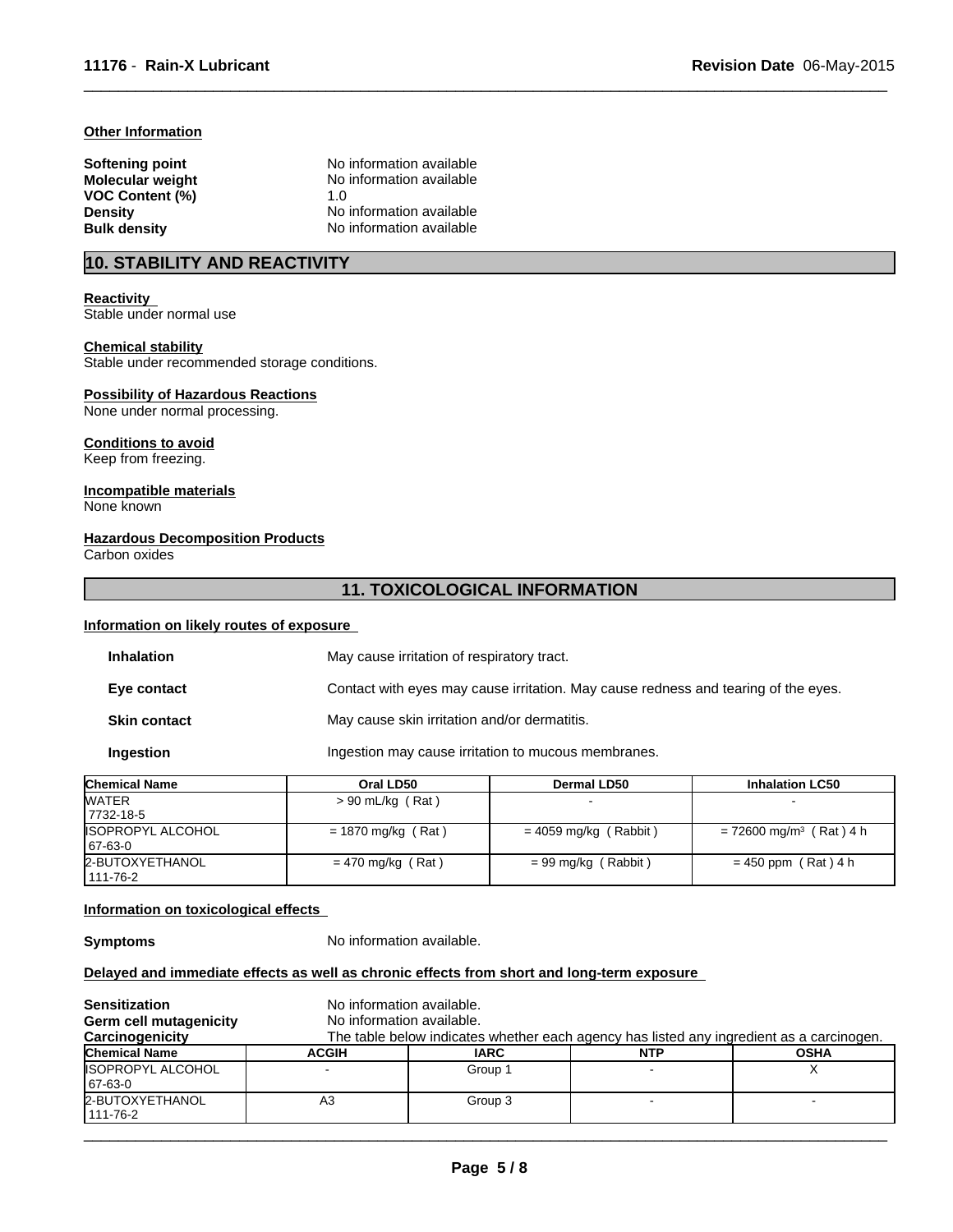|                                                    | ACGIH (American Conference of Governmental Industrial Hygienists)                                          |
|----------------------------------------------------|------------------------------------------------------------------------------------------------------------|
| A3 - Animal Carcinogen                             |                                                                                                            |
| IARC (International Agency for Research on Cancer) |                                                                                                            |
| Group 1 - Carcinogenic to Humans                   |                                                                                                            |
| Not classifiable as a human carcinogen             |                                                                                                            |
|                                                    | OSHA (Occupational Safety and Health Administration of the US Department of Labor)                         |
| X - Present                                        |                                                                                                            |
| <b>Chronic toxicity</b>                            | May cause adverse effects on the bone marrow and blood-forming system. May cause<br>adverse liver effects. |
| <b>Target Organ Effects</b>                        | Blood, Central nervous system, Eyes, Hematopoietic System, kidney, Liver, Respiratory<br>system, Skin.     |
|                                                    | The following values are calculated based on chapter 3.1 of the GHS document $\,$ .                        |
| ATEmix (oral)                                      | 19562 mg/ka                                                                                                |

 $\overline{\phantom{a}}$  ,  $\overline{\phantom{a}}$  ,  $\overline{\phantom{a}}$  ,  $\overline{\phantom{a}}$  ,  $\overline{\phantom{a}}$  ,  $\overline{\phantom{a}}$  ,  $\overline{\phantom{a}}$  ,  $\overline{\phantom{a}}$  ,  $\overline{\phantom{a}}$  ,  $\overline{\phantom{a}}$  ,  $\overline{\phantom{a}}$  ,  $\overline{\phantom{a}}$  ,  $\overline{\phantom{a}}$  ,  $\overline{\phantom{a}}$  ,  $\overline{\phantom{a}}$  ,  $\overline{\phantom{a}}$ 

| <b>ATEmix (inhalation-dust/mist)</b> | 77.3 mg/l  |
|--------------------------------------|------------|
| <b>ATEmix (inhalation-vapor)</b>     | 23684 mg/l |
|                                      |            |

**ATEmix (dermal)** 45045 mg/kg

# **12. ECOLOGICAL INFORMATION**

#### **Ecotoxicity**

| <b>Chemical Name</b>                | Algae/aguatic plants                                                                               | Fish                                                                                                                                                           | Crustacea                                                                          |
|-------------------------------------|----------------------------------------------------------------------------------------------------|----------------------------------------------------------------------------------------------------------------------------------------------------------------|------------------------------------------------------------------------------------|
| <b>ISOPROPYL ALCOHOL</b><br>67-63-0 | 1000: 96 h Desmodesmus<br>subspicatus mg/L EC50 1000: 72 h<br>Desmodesmus subspicatus mg/L<br>EC50 | 11130: 96 h Pimephales promelas<br>mg/L LC50 static 9640: 96 h<br>Pimephales promelas mg/L LC50<br>flow-through 1400000: 96 h<br>Lepomis macrochirus µg/L LC50 | 13299: 48 h Daphnia magna mg/L<br>EC50                                             |
| 2-BUTOXYETHANOL<br>111-76-2         |                                                                                                    | 1490: 96 h Lepomis macrochirus<br>mg/L LC50 static 2950: 96 h<br>Lepomis macrochirus mg/L LC50                                                                 | 1000: 48 h Daphnia magna mg/L<br>EC50 1698 - 1940: 24 h Daphnia<br>magna mg/L EC50 |

#### **Persistence and degradability**

No information available.

#### **Bioaccumulation**

No information available.

#### **Mobility**

Soluble in water.

| <b>Chemical Name</b>                | <b>Partition coefficient</b> |
|-------------------------------------|------------------------------|
| <b>ISOPROPYL ALCOHOL</b><br>67-63-0 | 0.05                         |
| 2-BUTOXYETHANOL<br>111-76-2         | 0.81                         |

# **Other adverse effects**

No information available

# **13. DISPOSAL CONSIDERATIONS**

| Waste treatment methods       |                                                                                                                                        |
|-------------------------------|----------------------------------------------------------------------------------------------------------------------------------------|
| Disposal of wastes            | Recover or recycle if possible. Disposal should be in accordance with applicable regional,<br>national and local laws and regulations. |
| <b>Contaminated packaging</b> | Do not reuse container.                                                                                                                |
| <b>US EPA Waste Number</b>    | Not applicable                                                                                                                         |

This product contains one or more substances that are listed with the State of California as a hazardous waste.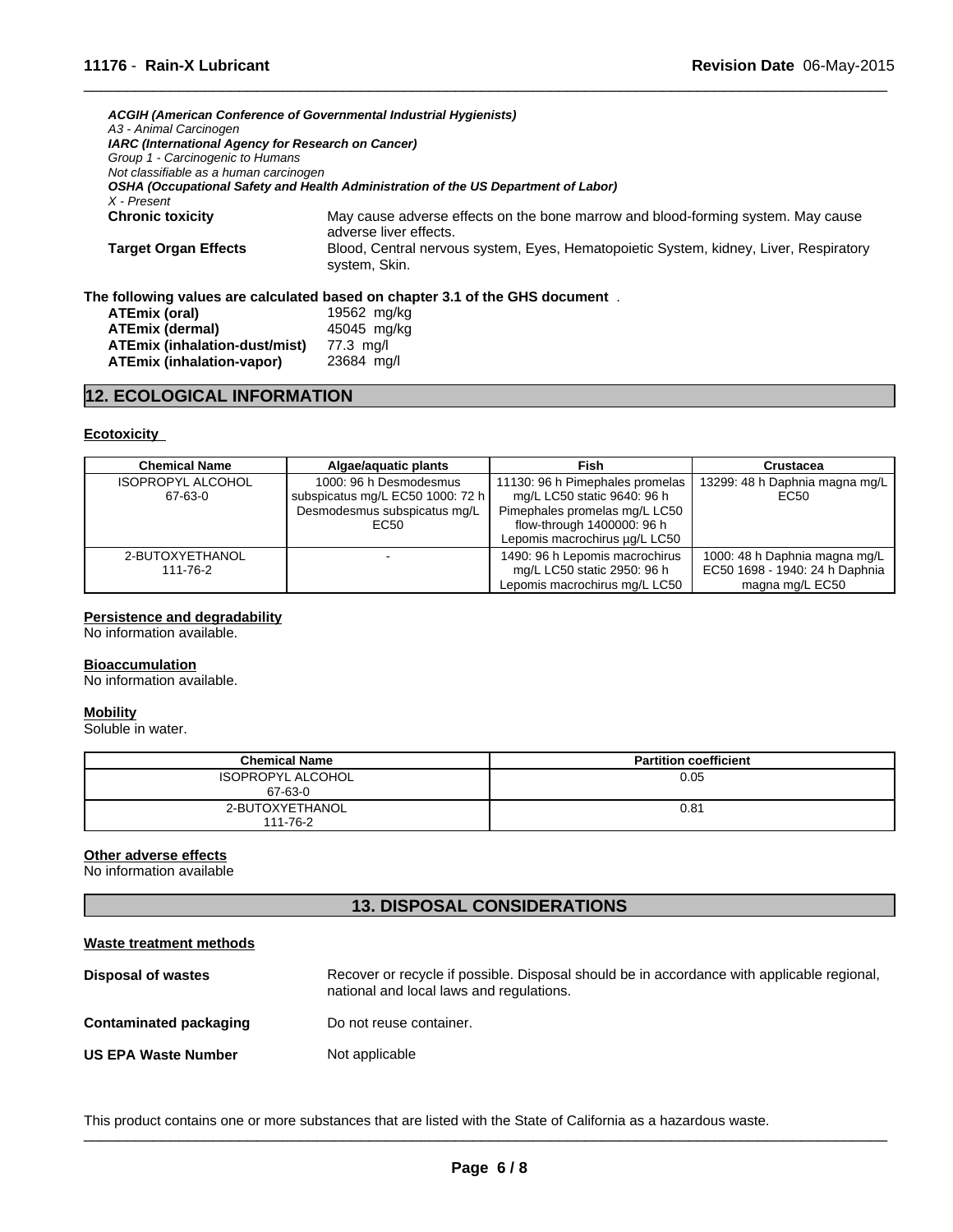| <b>Chemical Name</b>                 |               | <b>California Hazardous Waste Status</b> |
|--------------------------------------|---------------|------------------------------------------|
| <b>ISOPROPYL ALCOHOL</b>             |               | Toxic                                    |
| 67-63-0                              |               | Ignitable                                |
|                                      |               | <b>14. TRANSPORT INFORMATION</b>         |
| <b>DOT</b><br>Proper shipping name:  | Not regulated |                                          |
| <b>IATA</b><br>Proper shipping name: | Not regulated |                                          |

 $\overline{\phantom{a}}$  ,  $\overline{\phantom{a}}$  ,  $\overline{\phantom{a}}$  ,  $\overline{\phantom{a}}$  ,  $\overline{\phantom{a}}$  ,  $\overline{\phantom{a}}$  ,  $\overline{\phantom{a}}$  ,  $\overline{\phantom{a}}$  ,  $\overline{\phantom{a}}$  ,  $\overline{\phantom{a}}$  ,  $\overline{\phantom{a}}$  ,  $\overline{\phantom{a}}$  ,  $\overline{\phantom{a}}$  ,  $\overline{\phantom{a}}$  ,  $\overline{\phantom{a}}$  ,  $\overline{\phantom{a}}$ 

**IMDG** 

**Proper shipping name:** Not regulated

# **15. REGULATORY INFORMATION**

| International Inventories |                |
|---------------------------|----------------|
| <b>TSCA</b>               | Complies       |
| <b>DSL/NDSL</b>           | Complies       |
| <b>EINECS/ELINCS</b>      | Complies       |
| <b>ENCS</b>               | Not determined |
| <b>IECSC</b>              | Not determined |
| <b>KECL</b>               | Not determined |
| <b>PICCS</b>              | Not determined |
| <b>AICS</b>               | Not determined |

**Legend:** 

**TSCA** - United States Toxic Substances Control Act Section 8(b) Inventory

**DSL/NDSL** - Canadian Domestic Substances List/Non-Domestic Substances List

**EINECS/ELINCS** - European Inventory of Existing Chemical Substances/European List of Notified Chemical Substances

**ENCS** - Japan Existing and New Chemical Substances

**IECSC** - China Inventory of Existing Chemical Substances

**KECL** - Korean Existing and Evaluated Chemical Substances

**PICCS** - Philippines Inventory of Chemicals and Chemical Substances

**AICS** - Australian Inventory of Chemical Substances

# **US Federal Regulations**

# **SARA 313**

Section 313 of Title III of the Superfund Amendments and Reauthorization Act of 1986 (SARA). This product contains a chemical or chemicals which are subject to the reporting requirements of the Act and Title 40 of the Code of Federal Regulations, Part 372

| <b>Chemical Name</b>                  | <b>SARA 313 - Threshold Values %</b> |  |
|---------------------------------------|--------------------------------------|--|
| ISOPROPYL ALCOHOL - 67-63-0           | 1.0                                  |  |
| 2-BUTOXYETHANOL - 111-76-2            | 1.0                                  |  |
| <b>SARA 311/312 Hazard Categories</b> |                                      |  |
| Acute health hazard                   | No                                   |  |
| <b>Chronic Health Hazard</b>          | No                                   |  |
| Fire hazard                           | No                                   |  |
| Sudden release of pressure hazard     | No                                   |  |
| <b>Reactive Hazard</b>                | No                                   |  |

# **CWA (Clean Water Act)**

This product does not contain any substances regulated as pollutants pursuant to the Clean Water Act (40 CFR 122.21 and 40 CFR 122.42)